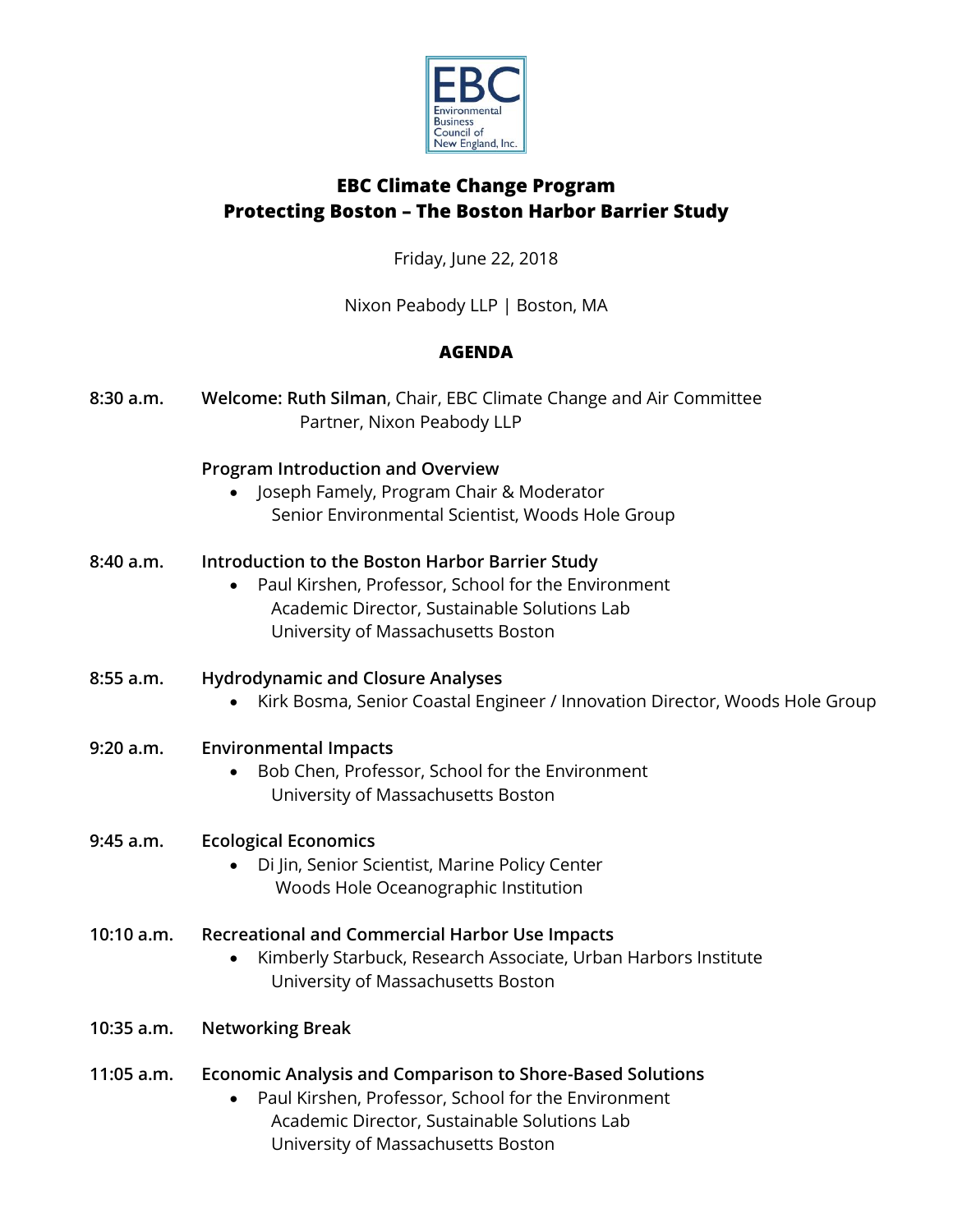### **11:30 p.m. Panel Discussion**

### **Panel Moderator:** Joseph Famely, Woods Hole Group

**Panelists:**

- Austin Blackmon, City of Boston
- Kirk Bosma, Woods Hole Group
- Bob Chen, UMass Boston
- Di Jin, Woods Hole Oceanographic Institution
- Paul Kirshen, UMass Boston
- Kimberly Starbuck, UMass Boston

# **12:30 p.m. Closing Remarks: Ruth Silman, Nixon Peabody LLP**

#### **PROGRAM CHAIR**

**Joseph Famely**, Project Manager, Applied Ecology & Sustainability Woods Hole Group 107 Waterhouse Road, Bourne, MA 02532 (508) 495-6220 | jfamely@woodsholegroup.com

Joe Famely is a Project Manager and Environmental Scientist in the Applied Ecology & Sustainability division of Woods Hole Group. With over 15 years' experience, he develops sea level rise and storm surge vulnerability assessments, greenhouse gas inventories, environmental impact statements, shoreline change analyses, and ecological risk assessments for clients in the government, business and NGO sectors. He has also contributed to master plans, harbor plans, dredged material management plans, conservation land acquisition plans, and materials flow analyses. Joe earned his B.A. in Environmental Studies and Psychology from Bowdoin College, and his M.E.M. in Urban Ecology and Environmental Design from the Yale School of Forestry & Environmental Studies.

#### **SPEAKERS**

**Austin Blackmon***,* Chief, Environment, Energy and Open Space City of Boston 1 City Hall Square, Room 709, Boston, Ma 02201 (617) 635-3425 | austin.blackmon@boston.gov

Austin Blackmon is Chief of Environment, Energy and Open Space for the City of Boston.

In his role, Mr. Blackmon oversees policy and programs on Energy, Climate Change, Sustainability, Building Safety, Historic Preservation and Open Space, including Climate Ready Boston, the Building Energy Reporting & Disclosure Ordinance, Rental Registry and Greenovate Boston, the city's community outreach initiative on sustainability. Mr. Blackmon is currently leading efforts to implement Boston's Climate Action Plan, which aims to reduce citywide greenhouse gas emissions 25% by 2020 and 80% by 2050.

Mr. Blackmon is a graduate of Harvard College and Harvard Business School.

**Kirk Bosma, P.E., M.C.E.**, Senior Coastal Engineer / Innovation Director

Woods Hole Group 107 Waterhouse Road, Bourne, MA 02532 (508) 495-6228 | kbosma@whgrp.com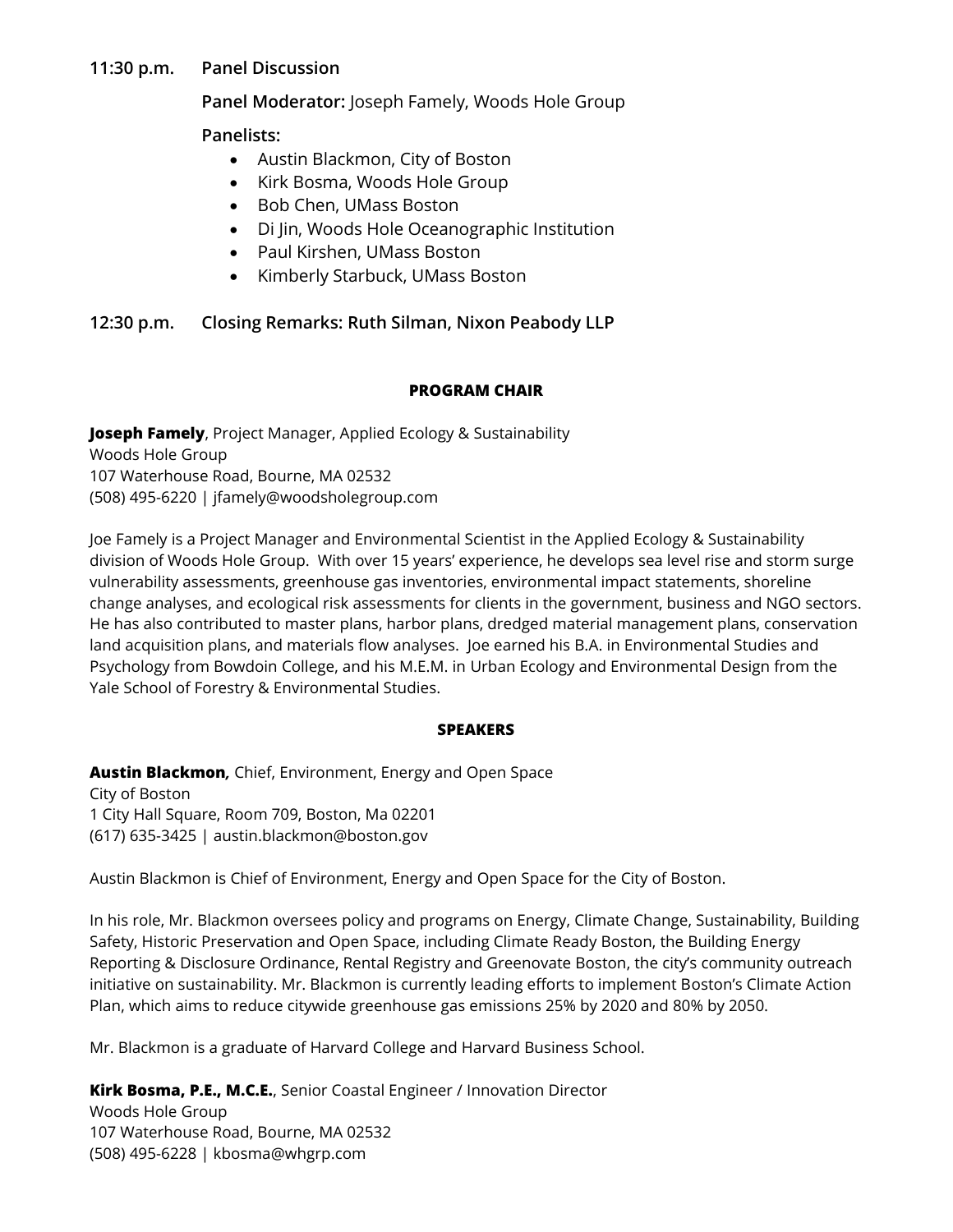Kirk Bosma, PE, is a Senior Coastal Engineer and Innovation Director at Woods Hole Group. His recent focus has been on habitat restoration, shoreline protection, and climate change planning projects for a diverse client base. He specializes in applying numerical models to optimize engineering designs and reduce overall project life cycle costs. He also applies the latest data and numerical methods toward capturing current and future flooding risk for climate change vulnerability assessments. Most recently, Mr. Bosma has been assessing vulnerabilities of the transportation network throughout the coastline of the Commonwealth of Massachusetts for MassDOT.

**Bob Chen, Ph.D.**, Professor, School for the Environment University of Massachusetts Boston 100 Morrissey, Boulevard, Boston, MA 02125 (617) 287-7474 | bob.chen@umb.edu

Prof. Chen received a doctorate from Scripps Institution of Oceanography (UC San Diego) in Chemical Oceanography and completed a Postdoctoral Fellowship at the Woods Hole Oceanographic Institution. He is a coastal carbon biogeochemist with interests in colored dissolved organic matter (CDOM), development of new technologies for studying the coastal zone, and ocean and environmental education. He has published over 60 journal articles and has over 25 years of experience developing and deploying sensors and real-time instrumentation packages in the coastal ocean and coastal watersheds to study coastal carbon cycling and water quality. He is currently the Director of the Center for Coastal Environmental Sensing Networks (CESN) at UMassBoston. He was also the Principal Investigator of the Boston Science Partnership (bostonscience.net), the Boston Energy in Science Teaching, the Center of Ocean Sciences Education Excellence-Ocean Communities in Education And social Networks (coseeocean.net), and the Watershed-Integrated Sciences Partnership (wisp.umb.edu), all large programs that link scientists and universities with K-12 teachers, offer high quality professional development, and increase public environmental and ocean science literacy.

**Di Jin**, Senior Scientist Marine Policy Center Woods Hole Oceanographic Institution 266 Woods Hole Road, MS#41, Woods Hole, MA 02543-1050 (508) 289-2874 | djin@whoi.edu

Di Jin is a Senior Scientist at the Marine Policy Center of the Woods Hole Oceanographic Institution. He holds a Ph.D. in Economics-Marine Resources from the University of Rhode Island. He specializes in the economics of marine resources management and marine industries. He has substantial research experience with the commercial fishing and aquaculture industries, the offshore oil and gas industry, the marine transportation industry, and coastal management problems.

**Paul Kirshen, Ph.D.**, Professor, School for the Environment Academic Director, Sustainable Solutions Lab University of Massachusetts Boston 100 Morrissey, Boulevard, Boston, MA 02125 O (617) 287-3168 | M (978) 831-4391 | paul.kirshen@umb.edu

Dr. Kirshen has 30 years of experience in the management of complex, interdisciplinary research related to water resources, and climate variability and change. He has carried out local and global projects and research related to managing climate impacts in collaboration with government, industrial and citizen stakeholders for decades. Most recently he helped lead the development of consensus climate change projections for Climate Ready Boston. He is also a key technical and planning expert on the Neighborhood of Affordable Housing study team for their present Kresge Foundation Implementation grant for East